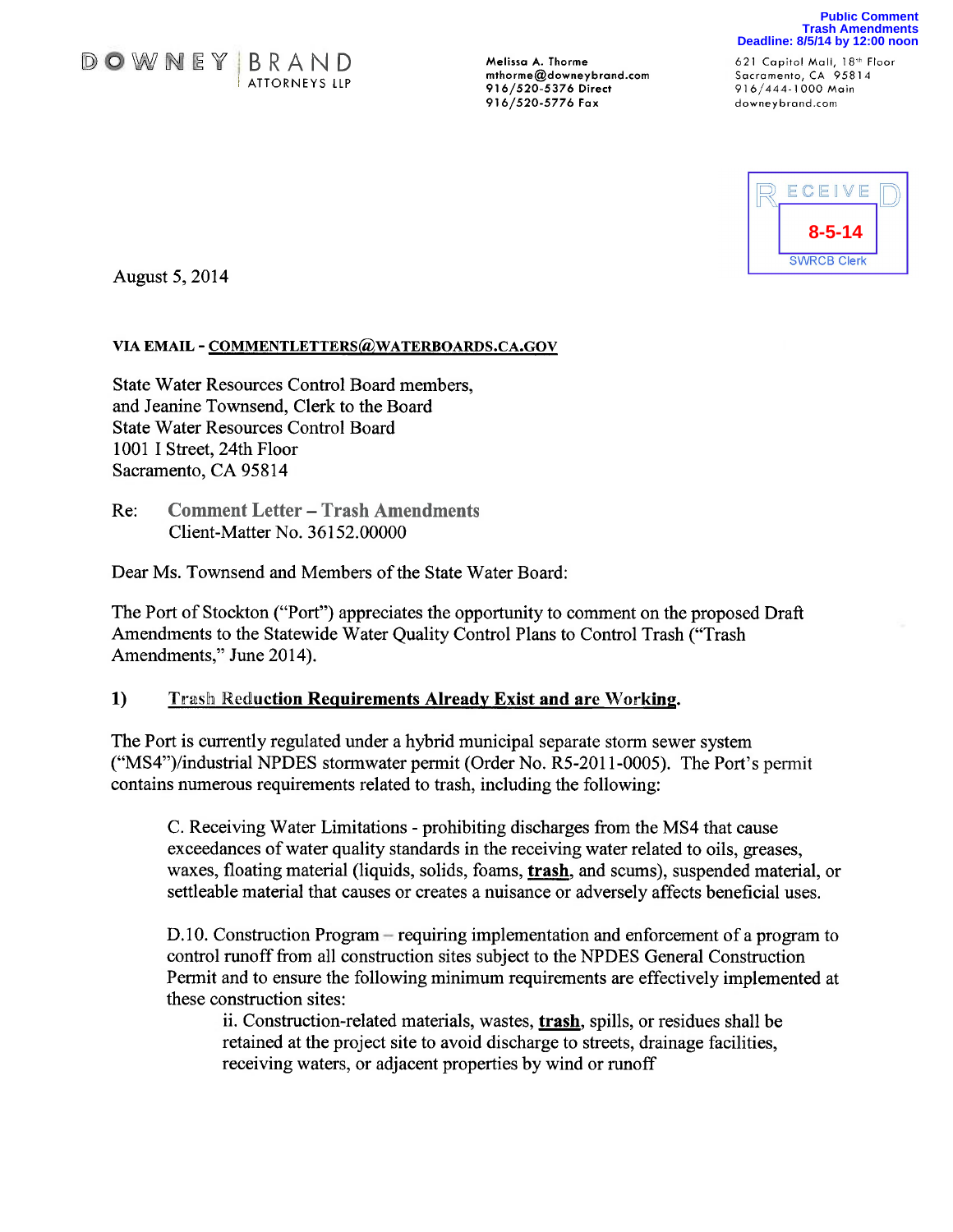D. 12.v. Municipal Program – requiring updating and implementing maintenance procedures for catch basins and sumps that include the following:

a) Prioritizing catch basins and sumps for cleaning based on accumulation of waste and presence or absence of BMPs;

b) An inspection and cleaning schedule for removal of accumulated waste (e.g., sediment, trash, debris, and other pollutants) based on prioritization effort. At a minimum, cleaning of prioritized catch basins and sumps shall occur prior to the rainy season;

c) Record keeping of cleaning and overall quantity of waste removed;

- d) Proper disposal of waste removed pursuant to applicable laws
- vi. Continue to implement BMPs for storm drain maintenance that include: a) A program to visually monitor Permittee-owned open channels and associated drainage structures for debris at least annually before the wet weather season (October 1); clean as needed based on visual inspections; and identify and prioritize problem areas of illicit discharge for additional inspections; viii. Update and implement guidelines for operating and maintaining retention basins. These guidelines shall consider, at a minimum, the following: (1) inspection frequency; (2) maintenance frequency for removal of accumulated sediment and debris;

ix. Continue to implement and update BMPs for streets and road maintenance that at a minimum include: a) Conduct appropriate street sweeping frequencies for streets, material handling and storage areas, and docks within its jurisdiction. Develop a plan and tracking system that includes routes, frequencies, and quantity of material removed;

In addition, there are several other sections of the permit that also relate to trash, or are similar to the requirements proposed in the proposed Trash Amendments, which includes: Detection of Illicit Discharges, Public Education and Public Outreach, Water Quality Planning and Design, including Low Impact Development ("LID") Strategies.

The relevance of this discussion is to demonstrate that the Port is already doing many things to address stormwater quality, *including trash reduction*. Since 2010, the Port has been recycling its general solid waste (i.e., cardboard, plastics, etc.) through Allied Waste, and each week the Port fills a 20 yard bin for recycling, instead of having those same materials end up as trash or fill up a municipal solid waste landfill. Under its Permit, the Port collects data on sweeper debris and recovered drain debris. This material amounted to 110 tons for the 2013/14 stormwater year, but most of this was dirt/sludge- type material, not trash. The Port finds that very little trash gets into its storm drainage system. Nevertheless, the Port participates in Coastal Cleanup activities every year, but the trash in the area is from people dumping garbage by Burns Cut, not on the Port's side.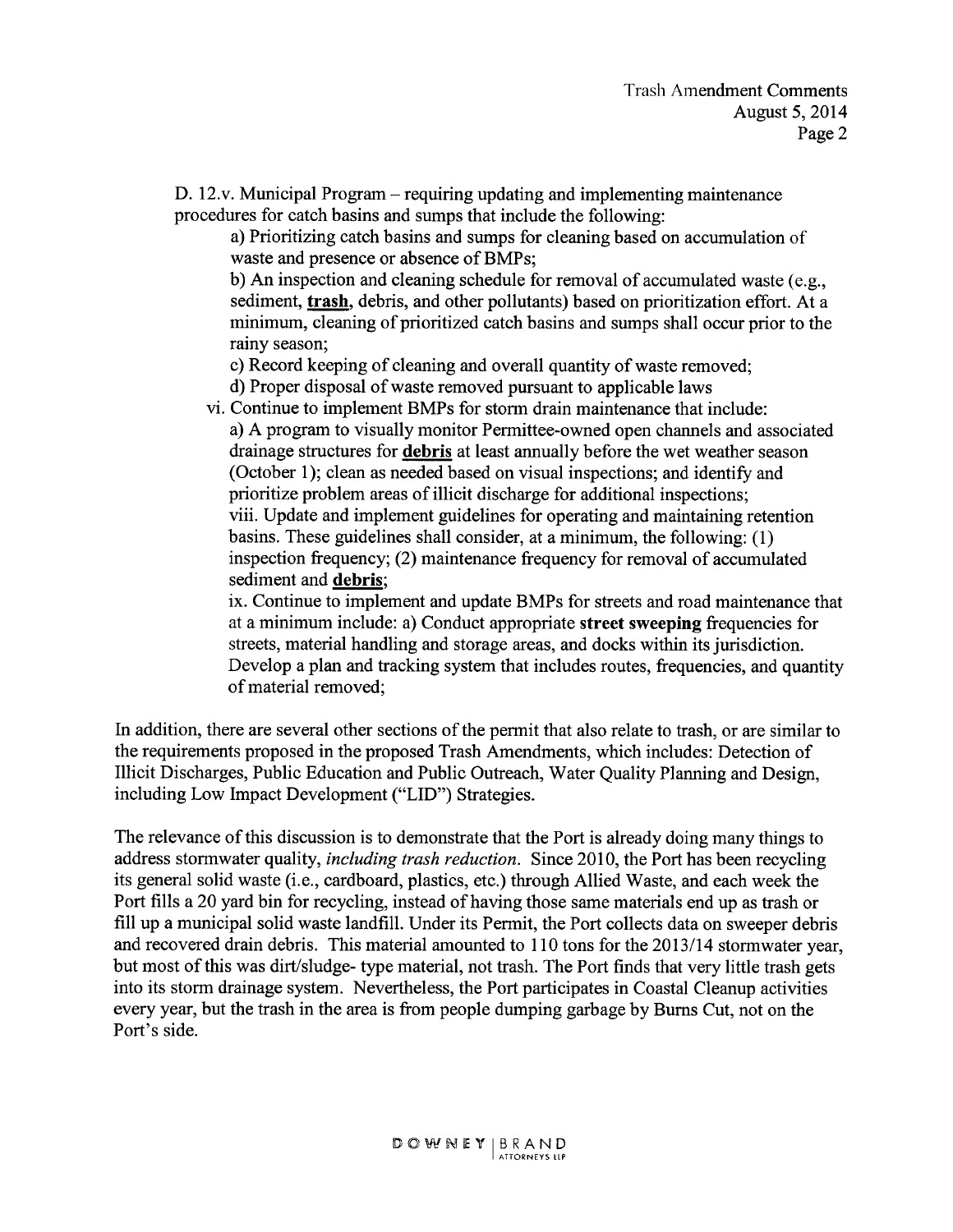The Port currently spends approximately \$900,000 annually on its stormwater quality and surface water protection programs. The Port has no additional funds to spend on addressing trash and no additional financial resources are warranted since, because of the controls and programs already in place, trash is not a problem at the Port. If these Trash Amendments are adopted, the Port may have to reduce its efforts in other areas in order to focus on these unneeded requirements.

## 2) The Trash Amendments are a Statewide "Solution" without a Statewide Problem.

The Trash Amendments will unnecessarily re-prioritize where the Port and other MS4 and industries are forced to focus their limited financial resources. Currently, the Port's priorities as set forth in its permit are focused on pesticides, dissolved oxygen, and mercury/methylmercury, which all seem to be of higher water quality concern for aquatic life and human health than the predominantly aesthetic concerns related to trash. While trash can be a severe localized problem, particularly at beaches that drain large watersheds, trash is not a problem for 98% of the state. Further, there are no waters in the Central Valley Region listed as impaired for trash. In the waterways near the Port, most of the trash is waterborne, e.g., emanating from recreational boaters or swimmers, not stormwater discharges. Thus, one of the beneficial use the State is trying to protect (e.g., recreation on and in the water) is the main cause of trash in local waterways, and that issue is only tangentially addressed by this new proposed policy. For these reasons, the Port believes that limited public dollars should not be focused on an issue that is not a problem everywhere. Where problems do not exist, the policy or statewide plan cannot be "deemed essential by the state board for water quality control." Water Code  $\S 13142(c)$ .

#### 3) Statewide Consistency is Unnecessary and Not Ensured by the Trash Amendments.

One of the main reasons that these Trash Amendments are being proposed is for "statewide consistency." (See Trash Amendments, Draft Staff Report at pp. 1, 10, 17, 24, 64, 68, 71-72, 74, 79, and 82.) Statewide consistency, while potentially a laudable goal, is not how our state water quality laws were envisioned. Instead, California was split into 9 distinct geographical regions, each of which may have differing water quality issues and priorities. The State Water Board should respect those differences and not superimpose "priorities," especially costly and unnecessary ones that usurp local watershed programs' priorities. Such an action by the State Water Board would be contrary to Water Code Section 13225(j), which encourages "coordinated regional planning and action for water quality control." (Emphasis added.) Furthermore, the proposed Trash Amendments, as drafted, fail to ensure statewide consistency because certain areas (parts of Los Angeles area under Trash TMDLs and combined sewer systems) are excluded from coverage. (See e.g., Trash Amendments, Draft Staff Report at pp. C-17, C-23, C-50.) For

 $<sup>1</sup>$  In addition, this proposed regulation cannot meet the Administrative Procedures Act requirements for necessity,</sup> consistency, or nonduplication. See Gov't Code §11349 (definitions); §11349.1 (regulatory review standards); § 11353(b)(4) (application of section 11349.1 standards to water quality control plans adopted by the State Water Board).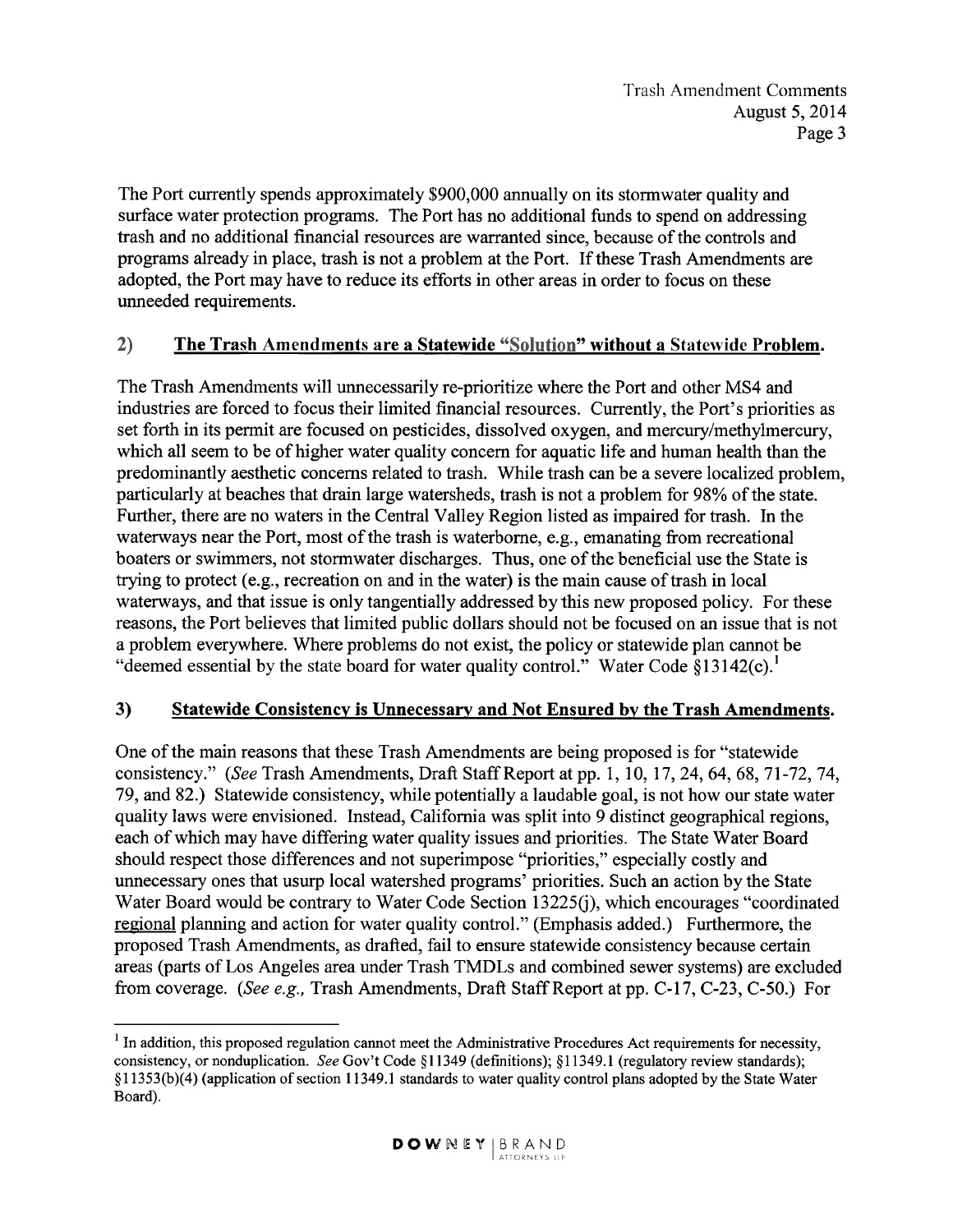these reasons, the plan should be modified to either adopt the "No Project" alternative and continue to allow regional control over regulating trash, or to narrow the scope to just adopting a consistent statewide narrative water quality objective that would be implemented with current permits and with TMDLs, as needed, when impairments are demonstrated to exist.

### 4) The Proposed Trash Amendments Unnecessarily Burden the Port's Tenants that are Construction and Industrial Permittees.

Little to no evidence was presented in the Trash Amendments that trash from construction and industrial sites represents more than a fraction of a percent of the trash statewide. Moreover, construction sites are mostly temporary and individually do not qualify as a long-term source of trash, even if trash were to leave a site. The Port has many tenants covered by the Construction and Industrial General Storm Water Permits and does not want to lose more tenants to another state that does not impose such stringent and seemingly unnecessary requirements on their businesses.

Many of the Port's tenants have already suffered from citizen suits, trying to enforce the requirements of the industrial general permit. Adding explicit trash requirements may increase these suits where trash is found that could be alleged to have left that property. In addition, many of these sites do not have drain inlets, and cannot comply with the full capture track, thereby forcing them into additional work and monitoring when, again, there is no indication of a trash issue. Although the cost estimates for compliance for these sites seems relatively small (e.g., less than \$4000 per facility)(Draft Staff Report at C-48), those cost estimates may not be accurate and many small companies may not be able to absorb this additional cost on top of the cost of all of the new requirements under the State Water Board's new industrial general permit set to be effective in July of 2015. For these reasons, the Port urges, at the very least, the adoption of an option not including industrial and construction permittees, or any other permittee that can demonstrate no trash problem exists.

# 5) The Trash Amendments Seemed to Lack Information on the Actual Cost, Impacts, and Effectiveness of Similar Programs.

The Los Angeles area trash controls under the various TMDLs have been in place for over a decade. The Port was disappointed not to see a clear analysis of the actual cost and impacts (both environmental and economic) of these programs, as compared to the estimates provided in the TMDLs, to determine if the initial estimates were accurate. In addition, there should have been some analysis of the effectiveness of the programs. For the hundreds of millions of dollars expended, has trash been completely eradicated from those areas, reduced slightly, or is no progress really noticeable? These are the types of analyses that need to be conducted prior to adopting another duplicative program. These analyses would also improve the impacts analysis presented as required under the California Environmental Quality Act ("CEQA") since the currently included analyses do not seem to capture all possible impacts, or their extent.